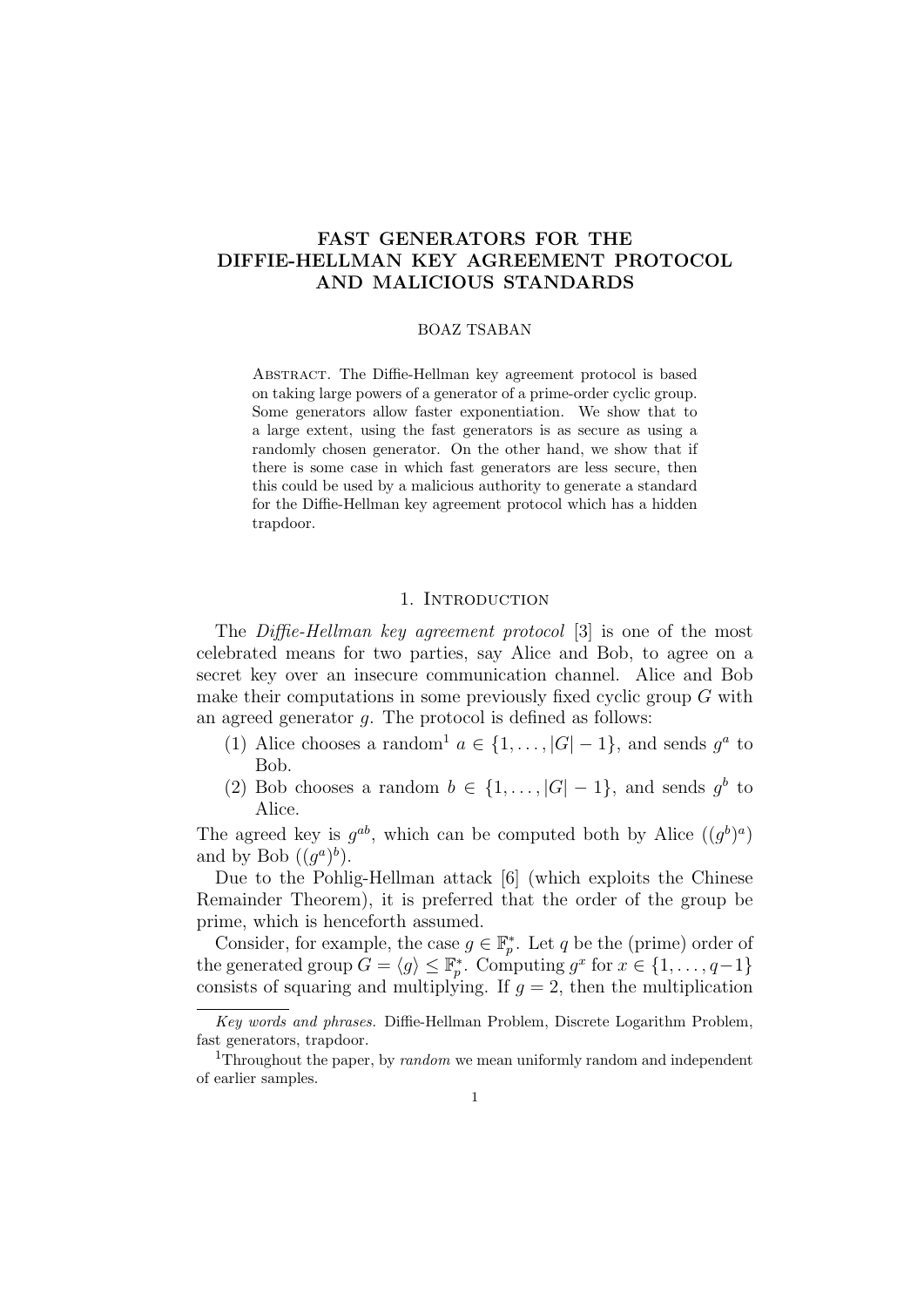#### 2 BOAZ TSABAN

operation amounts to shifting and taking modular reduction. For  $h \in$  $\bar{\mathbb{F}}_p^*$  ,

$$
2h \bmod p = \begin{cases} 2h & h < p/2 \\ 2h - p & p/2 \le h \end{cases}
$$

which is computationally negligible in comparison to multiplying by a random g. In standard square-and-multiply implementations this saves about 33% of the computational complexity of evaluating  $g^x$  (in fact, squaring can often be done more efficiently than general multiplication, so this saves more). Thus, if  $2 \in G$ , we may wish to chose it as our generator.

We show that, in the common interpretation, this can be done with no loss of security. On the other hand, we show that if there is a conceivable way to make some generators weaker than random ones, then this can be used by an authority of standards to find parameters for the Diffie-Hellman protocol with a trapdoor allowing the authority to exploit these weaknesses. In the appendix we give an example of a public-key cryptosystem based on this phenomenon.

The results also apply to choices of efficient generators in other groups, e.g., low hamming weight polynomials in  $\mathbb{F}_{q^m}^*$ .

## 2. A fast generator is almost as secure

Let  $G = \langle g \rangle$  be a cyclic group of prime order p. Let  $f \in G$  be any element except the identity. Then  $f$  is a generator of  $G$ . In the intended application,  $f$  is chosen so that the computation of  $f^x$  is more efficient (we call f a *fast generator*), or that its usage is convenient for some other reason.

Fix  $h \in G$ . An algorithm  $DH_h$  (depending on h) is said to solve the Diffie-Hellman Problem (DHP) for base h if, for each  $x, y \in \{1, \ldots, p-\}$ 1},  $DH_h(h^x, h^y) = h^{xy}$ .

Henceforth, for a number  $r \in \{1, \ldots, p-1\}$ ,  $r^{-1}$  mod p denotes the element s of  $\{1, \ldots, p-1\}$  such that  $sr = 1 \pmod{p}$ .

The following theorem is presumably known to specialists, but we have not been able to find a reference. The method of proof, however, is standard.

**Theorem 1.** Assume that for some  $f \in G \setminus \{1\}$ , there exists an algorithm  $DH_f$  to solve the DHP for base f, in running time  $T(f)$ . Then for each  $g \in G \setminus \{1\}$ , there is an algorithm  $DH_q$  which solves the DHP for base g in running time  $O(T(f) \cdot \log p)$ .

*Proof.* Given g, there exists a unique  $r \in \{1, \ldots, p-1\}$  such that  $g = f^r$ .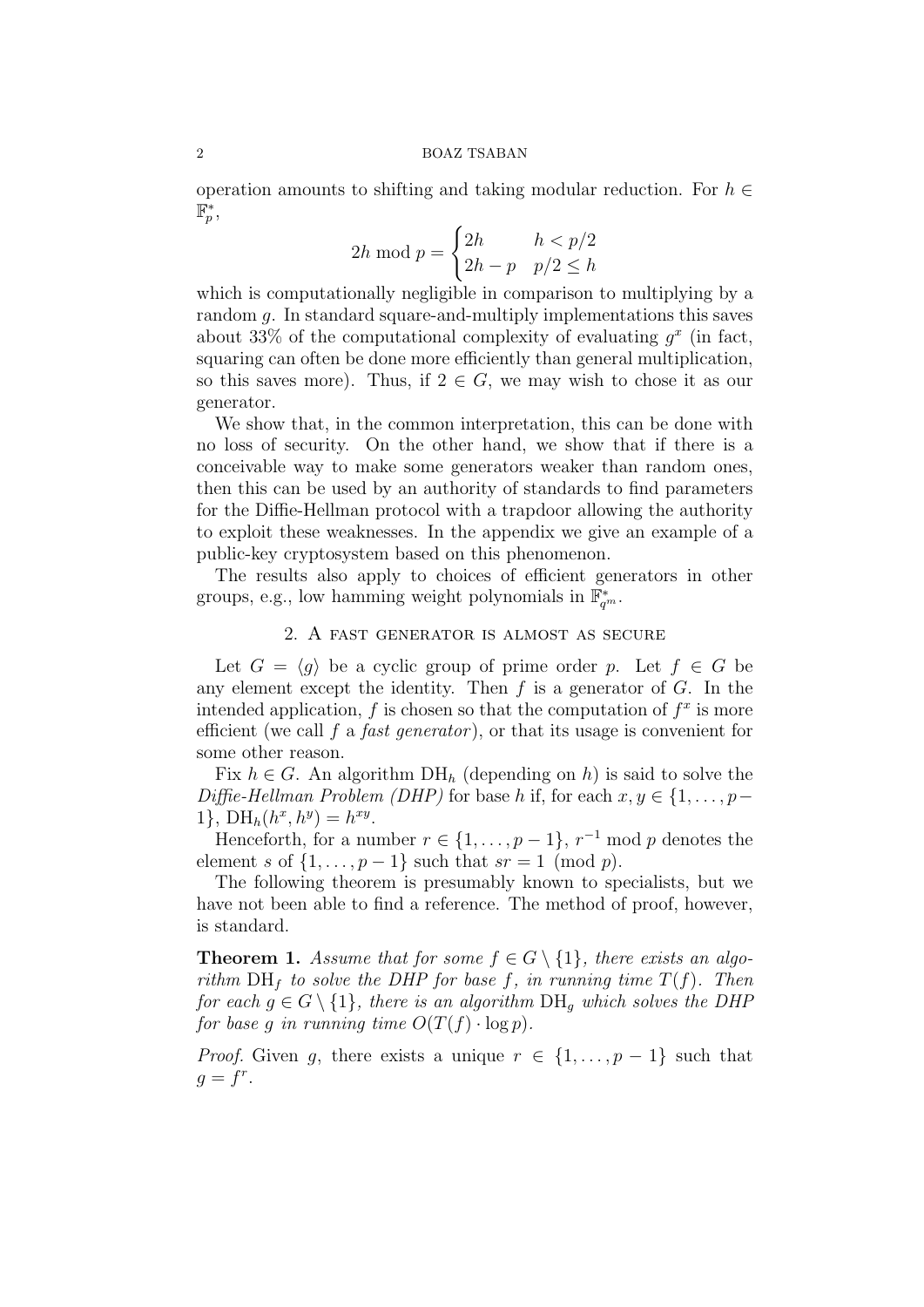**Lemma 2.** Given  $f^r$ , we can compute  $f^{r-1 \text{ mod } p}$  using at most  $2 \log p$ queries to  $DH_f$ .

*Proof.* By Fermat's Little Theorem,  $r^{p-1} = 1 \pmod{p}$ , and therefore  $r^{p-2} = r^{-1} \pmod{p}.$ 

We can compute  $f^{r^{-1}} = f^{r^{p-2}}$  using DH<sub>f</sub> in a square-and-multiply manner: Write  $p-2$  in base 2 as  $b_0 + b_1 \cdot 2 + \cdots + b_n \cdot 2^n$ ,  $b_n \neq 0$ (then  $n \leq \log_2 p$ ). Let  $f_0 = f^r$ . For each  $i = 1, 2, ..., n$  compute  $h_i = \text{DH}_f(f_{i-1}, f_{i-1}),$  and let  $f_i = h_i$  if  $b_{n-i} = 1$ , and  $f_i = \text{DH}_f(h_i, f_0)$ otherwise. Then  $f_n = f^{r^{p-2}}$ . В последните поставите на селото на селото на селото на селото на селото на селото на селото на селото на се<br>В селото на селото на селото на селото на селото на селото на селото на селото на селото на селото на селото н

Now, assume that we are given  $g^x, g^y$  and we wish to find  $g^{xy}$ . Recall that  $g = f^r$ . Compute  $f^{r-1}$  as in Lemma 2, and proceed with

$$
DH_f(f^{r^{-1}}, g^y) = DH_f(f^{r^{-1}}, f^{ry}) = f^{r^{-1}ry} = f^y,
$$

and

$$
\mathrm{DH}_f(g^x, f^y) = \mathrm{DH}_f(f^{rx}, f^y) = f^{rxy} = g^{xy}. \quad \Box
$$

Remark 3 (Amplification). Theorem 1 generalizes to various other settings. For example, assume that  $DH_f$  only solves the DHP with probability  $\epsilon$ , i.e., for each  $z \neq xy \pmod{p}$ ,

$$
\Pr[\text{DH}_f(f^x, f^y) = f^{xy}] \ge \Pr[\text{DH}_f(f^x, f^y) = f^z] + \epsilon.
$$

Then  $DH<sub>f</sub>$  can be transformed to an algorithm which succeeds in probability arbitrarily close to 1: Choose random  $r, s \in \{1, \ldots, p-1\},\$ compute  $f^{xr} = (f^x)^r$ ,  $f^{ys} = (f^s)^y$ , and  $h = DH_f(f^{xr}, f^{ys})$ . If the output  $h$  was correct, then

$$
h = f^{xrys} = f^{xyrs}.
$$

Let  $t = (rs)^{-1} \pmod{p}$ . Then, in the case of correct output h,  $h^t =$  $f^{xy}$ . We can repeat this  $O(1/\epsilon^2)$  times to get  $f^{xy}$  as the most frequent value almost certainly.

Having the algorithm transformed to one which succeeds in probability very close to 1, the arguments in the proof of Theorem 1 apply. These assertions apply to all problems mentioned in this paper.

The closely related Discrete Logarithm Problem is much easier to deal with: An algorithm  $DL<sub>h</sub>$  is said to solve the *Discrete Logarithm* Problem (DLP) for base h if, for each  $x \in \{1, \ldots, p-1\}$ ,  $DL_h(h^x) = x$ .

**Theorem 4.** Assume that  $f \in G \setminus \{1\}$ , and there exists an algorithm  $DL<sub>f</sub>$  to solve the DLP for base f, in running time  $T(f)$ . Then for each  $g \in G \setminus \{1\}$ , there is an algorithm  $\text{DL}_g$  which solves the DLP for base q in running time  $O(T(f))$ .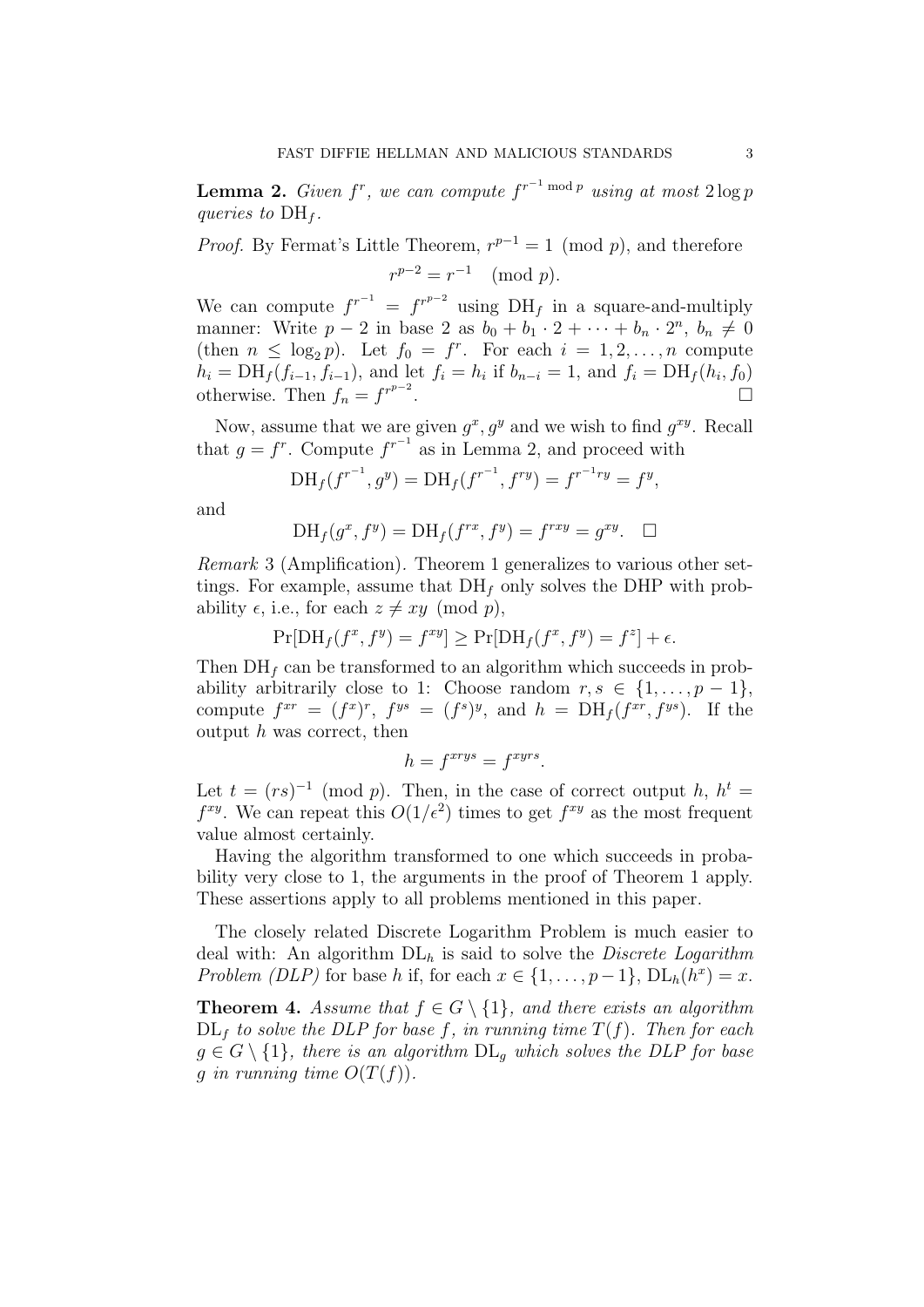*Proof.* Given  $g^x$ , find x using the following sequence of computations:  $r = DL_f(g), rx = DL_f(f^{rx}) = DL_f(g^x), s = r^{-1} \bmod p, \text{ and } x =$  $srx.$ 

A closely related problem remains open: An algorithm  $DDH<sub>h</sub>$  is said to solve the Decisional Diffie-Hellman Problem (DDH) for base h [1] if, for each  $x, y, z \in \{1, ..., p-1\}$ ,  $DDH_h(h^x, h^y, h^z) = 1$  if, and only if,  $z = xy$ .

**Problem 5.** Assume that  $f \in G \setminus \{1\}$ , and there exists an algorithm  $\text{DDH}_f$  to solve the DDH for base f, in running time  $T(f)$ . Does there exist, for each  $g \in G \setminus \{1\}$ , an algorithm  $\text{DDH}_q$  which solves the DDH for base q in running time polynomial in  $T(f) \cdot \log p$ ?

Remark 6. Menezes has pointed out to us that in [2] it is shown that using 2 as a generator for certain discrete logarithm based signature schemes is vulnerable to forgeries, whereas in [7] it is shown that using a random generator in these schemes is provably secure (this is summarized in [9]). This can be contrasted with the results of the current section, and motivate the discussions in the remainder of the paper.

#### 3. Malicious standards

One can still figure out models of security for which it is not clear that using fast generators is as secure as using a random generator. For example, assume that the following holds.

Scenario 7 (Malicious Diffie-Hellman (MDH)).

(1) There exist  $f \in G \setminus \{1\}$ , a function F, and an efficient algorithm DH<sub>f</sub> such that for each  $x, y \in \{1, ..., p-1\}$ ,

$$
\mathrm{DH}_f(f^x, f^y) = F(f^{xy}).
$$

- (2) For a random  $g \in G \setminus \{1\}$ ,  $F(g^{xy})$  cannot be efficiently extracted from  $g^x$  and  $g^y$ .
- (3) For random  $x, y, F(f^{xy})$  has enough entropy to generate a key for symmetric encryption (e.g., 80 bits).

Remark 8. While it seems unlikely that MDH could hold, we should note that the field is full of surprises. For example, in [4] it is shown that there are some groups where the Diffie-Hellman Problem is difficult and the Decisional Diffie-Hellman Problem (see Section 2) is easy. See Remark 6 for another example.

If MDH holds, then  $DH_f$  reveals some information on the agreed key obtained by the Diffie-Hellman protocol using  $f$  as a generator. In an extreme case, the function  $F$  could be the hash function which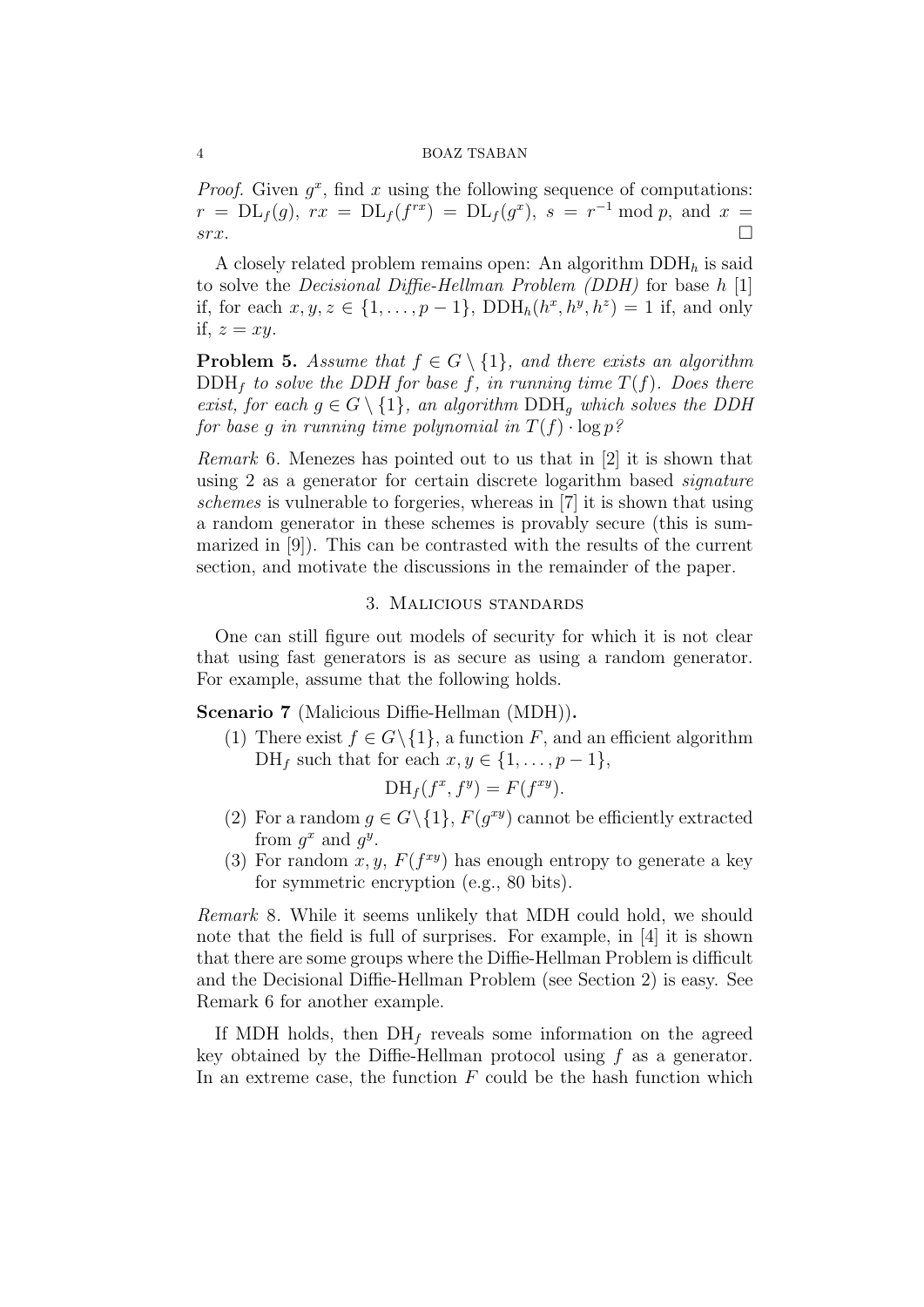Alice and Bob use to derive from  $f^{ab}$  a key for symmetric encryption. However, in general it is not clear how to use  $DH<sub>f</sub>$  to reveal the same information  $g^{ab}$  for a random generator g. Of course, there is a random  $r \in \{1, \ldots, p-1\}$  such that  $g = f^r$  and therefore

$$
DH_f(g^a, g^b) = DH_f(f^{ra}, f^{rb}) = F(f^{r^2ab}) = F(g^{rab}),
$$

but rab is a random element of  $\{1, \ldots, p-1\}$  and independent of ab, so this information is of no use. Similar assertions hold for the Discrete Logarithm Problem.

Consequently, it might be the case that fast generators are not as secure as random ones. While we are unable to prove the impossibility of Scenario 7, we can show that if it is true, then we cannot trust given standards for the Diffie-Hellman key agreement protocol, unless we know how they were generated.

Assume that MDH holds. Then an authority of standards can do the following: Choose a uniformly random trapdoor  $t \in \{1, \ldots, p-1\},\$ compute  $g = f^t$ , and suggest  $(G, p, g)$  as the standard's parameters for the Diffie-Hellman key agreement protocol. As  $t$  was uniformly random, q is a uniformly random generator of  $G$ , so there is no way to know that it was chosen in a malicious way. Now, assume that Alice sends Bob  $g^a$  and Bob sends Alice  $g^b$ . For everyone else but the authority of standards, deducing information on the agreed key  $g^{ab}$  is impossible.

Claim 9. For all  $a, b \in \{1, \ldots, p-1\}$ , the authority of standards can compute  $F(g^{ab})$  efficiently.

*Proof.* Using the trapdoor t, compute  $t^{-1}$  mod p, and  $(g^b)^{t^{-1}}$ , which is the same as  $f^{tbt^{-1}} = f^b$ . Now, compute  $F(f^{rab}) = DH_f(f^{ra}, f^b)$ . But  $f^{rab} = g^{ab}$ .

Consequently, the authority of standards can decrypt the messages sent between Alice and Bob.

In the appendix we indicate a possible positive consequence of the MDH. We believe that many more can be derived from it. The proof of the impossibility of MDH under mild hypotheses, or the construction of a system for which MDH holds, are fascinating challenges.

Remark 10. Galbraith has pointed out to us that there exist bit security results which show that for various natural functions  $F$ , computing  $F(g^{ab})$  from  $g^a$  and  $g^b$  is as hard as the Diffie-Hellman Problem. See, e.g., [8] and references [1,2] therein. This is an evidence for the difficulty of establishing MDH.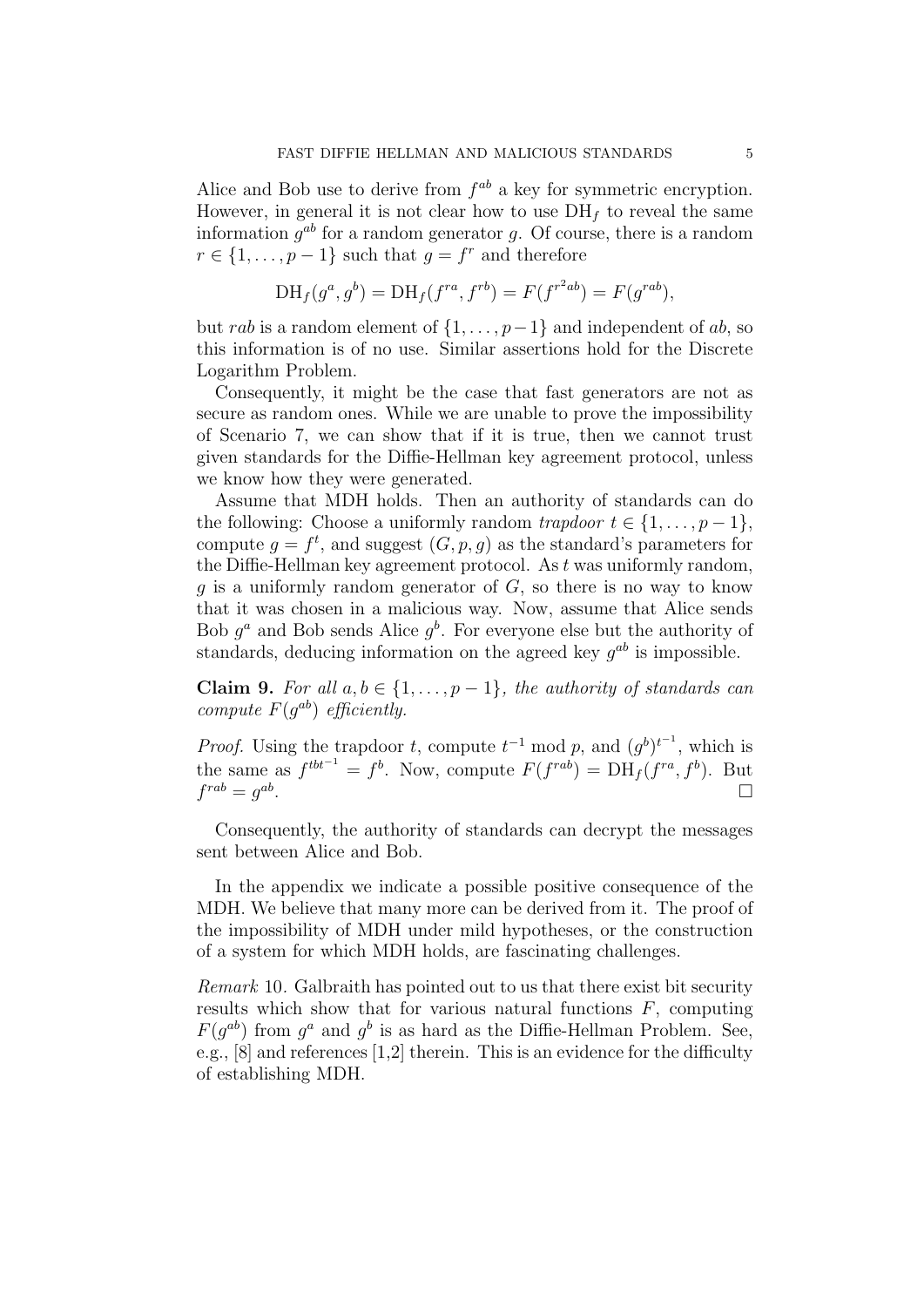## 6 BOAZ TSABAN

## Appendix A.

# A public-key cryptosystem from the Malicious Diffie-Hellman assumption

Assume that MDH holds for a group  $G$  with prime order  $p$  and a generator  $f$ . Then we define the following *public-key cryptosystem* for celebrities: In the intended application, we have some center (a "celebrity") sending messages to many recipients. The purpose is to minimize the communication load of the center's messages.

- (1) G and p are publicly known.
- (2) A celebrity, say Bob, chooses a random  $r \in \{1, \ldots, p-1\}$  and publishes  $g = f^r$ .
- (3) Each one (say, Alice) who wishes to obtain in the future messages from Bob should choose a random  $a \in \{1, \ldots, p-1\}$  and publish  $g^a$ .
- (4) When Bob wishes to encrypt a message to Alice, he computes  $F(g^{a^2})$  (using r he can do that, as shown in Section 3) and uses some known hash function of the result as a key for a block cipher with which he encrypts the message to Alice.
- (5) Alice can compute  $g^{a^2}$  and thus decrypt the message.
- (6) Users other than Bob who wish to send messages to one another or to Bob can use standard algorithms like El-Gamal.

Note that the lengths of Bob's encrypted messages is the same as that of the plain messages.

Our suggested protocol is based on the difficulty of finding  $g^{a^2}$  given  $g<sup>a</sup>$ . Menezes has pointed out to us that in Section 5.3 of [5] it is shown that this is as difficult as the Diffie-Hellman Problem: Indeed, given  $g^a$ and  $g^b$ , compute  $g^{a+b} = g^a \cdot g^b$ , and then compute  $g^{a^2}$ ,  $g^{b^2}$ , and  $g^{(a+b)^2}$ . Using these, compute

$$
g^{2ab} = g^{(a+b)^2} \cdot (g^{a^2})^{-1} \cdot (g^{b^2})^{-1}.
$$

Finally, compute  $g^{ab} = (g^{2ab})^{2^{-1} \bmod p}$ .

Remark 11. We can base a protocol with the same properties on the classical assumptions: Bob publishes g and  $g<sup>b</sup>$  (for some random b of his choice), and each other user, say Alice, publishes  $g<sup>a</sup>$  and computes a hash value of  $g^{ab}$  to be used as symmetric key to decipher messages from Bob. Thus, our suggested protocol should only be considered as an indication of the potential usefulness of MDH, which is not fully understood yet.

Acknowledgments. We thank Steven Galbraith and Alfred Menezes for their useful comments.